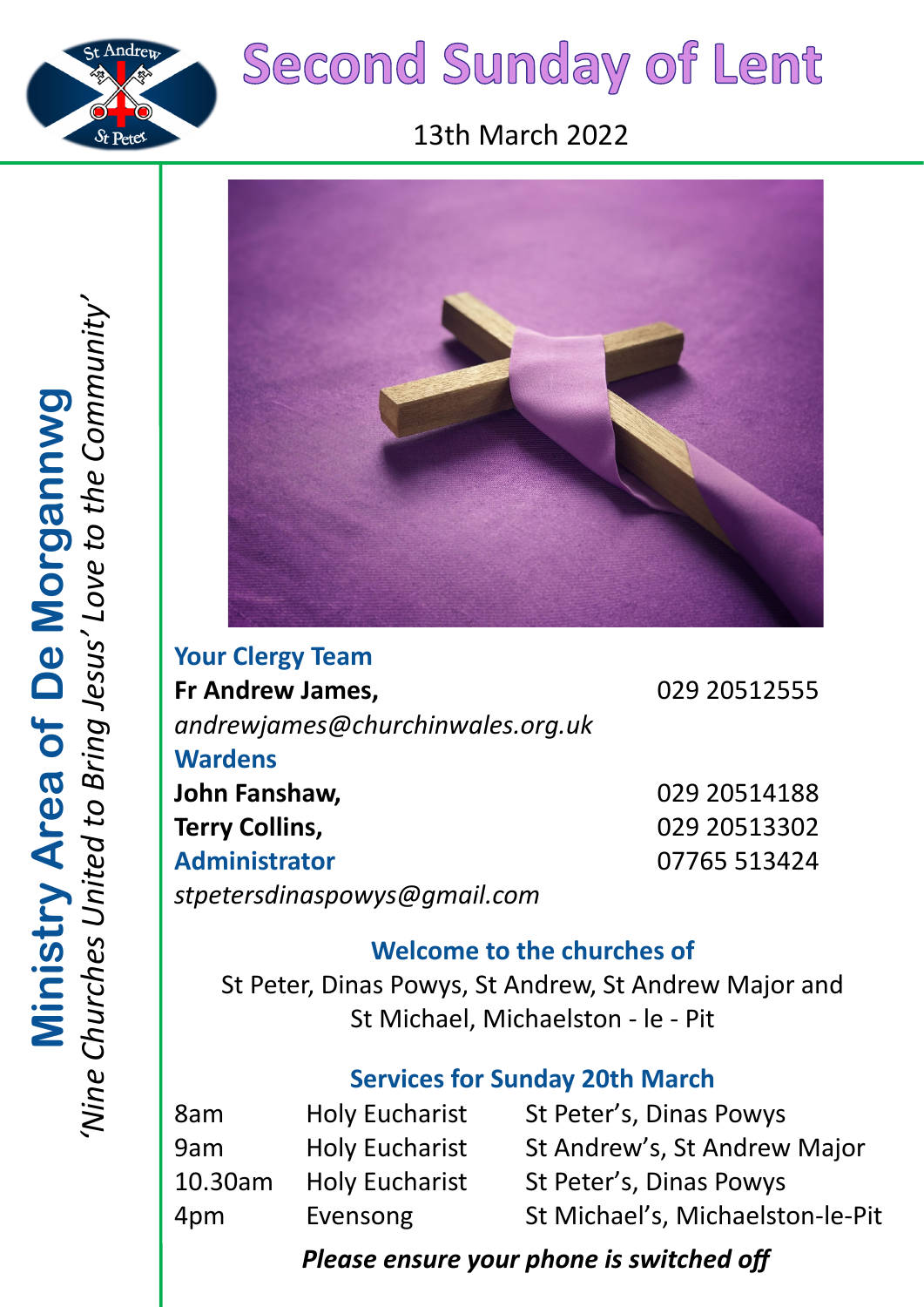### **Collect**

Almighty God, you show to those who are in error the light of your truth, that they may return to the way of righteousness: grant that all who are admitted into the fellowship of Christ's religion, may reject those things that are contrary to their baptism, and follow in the way of Jesus Christ our Lord; who is alive and reigns with you and the Holy Spirit, one God, now and for ever.

#### **Amen**



### **A reading from Genesis 15, 1-12, 17, 18**

After these things the word of the LORD came to Abram in a vision, 'Do not be afraid, Abram, I am your shield; your reward shall be very great.' But Abram said, 'O Lord GOD, what will you give me, for I continue childless, and the heir of my house is Eliezer of Damascus?' And Abram said, 'You have given me no offspring, and so a slave born in my house is to be my heir.' But the word of the LORD came to him, 'This man shall not be your heir; no one but your very own issue shall be your heir.' He brought him outside and said, 'Look towards heaven and count the stars, if you are able to count them.' Then he said to him, 'So shall your descendants be.' And he believed the LORD; and the LORD reckoned it to him as righteousness.

Then he said to him, 'I am the LORD who brought you from Ur of the Chaldeans, to give you this land to possess.' But he said, 'O Lord GOD, how am I to know that I shall possess it?'He said to him, 'Bring me a heifer three years old, a female goat three years old, a ram three years old, a turtle-dove, and a young pigeon.'He brought him all these and cut them in two, laying each half over against the other; but he did not cut the birds in two. And when birds of prey came down on the carcasses, Abram drove them away.

As the sun was going down, a deep sleep fell upon Abram, and a deep and terrifying darkness descended upon him.

When the sun had gone down and it was dark, a smoking fire-pot and a flaming torch passed between these pieces. On that day the LORD made a covenant with Abram, saying, 'To your descendants I give this land, from the river of Egypt to the great river, the river Euphrates.

*This is the word of the Lord R* **Thanks be to God**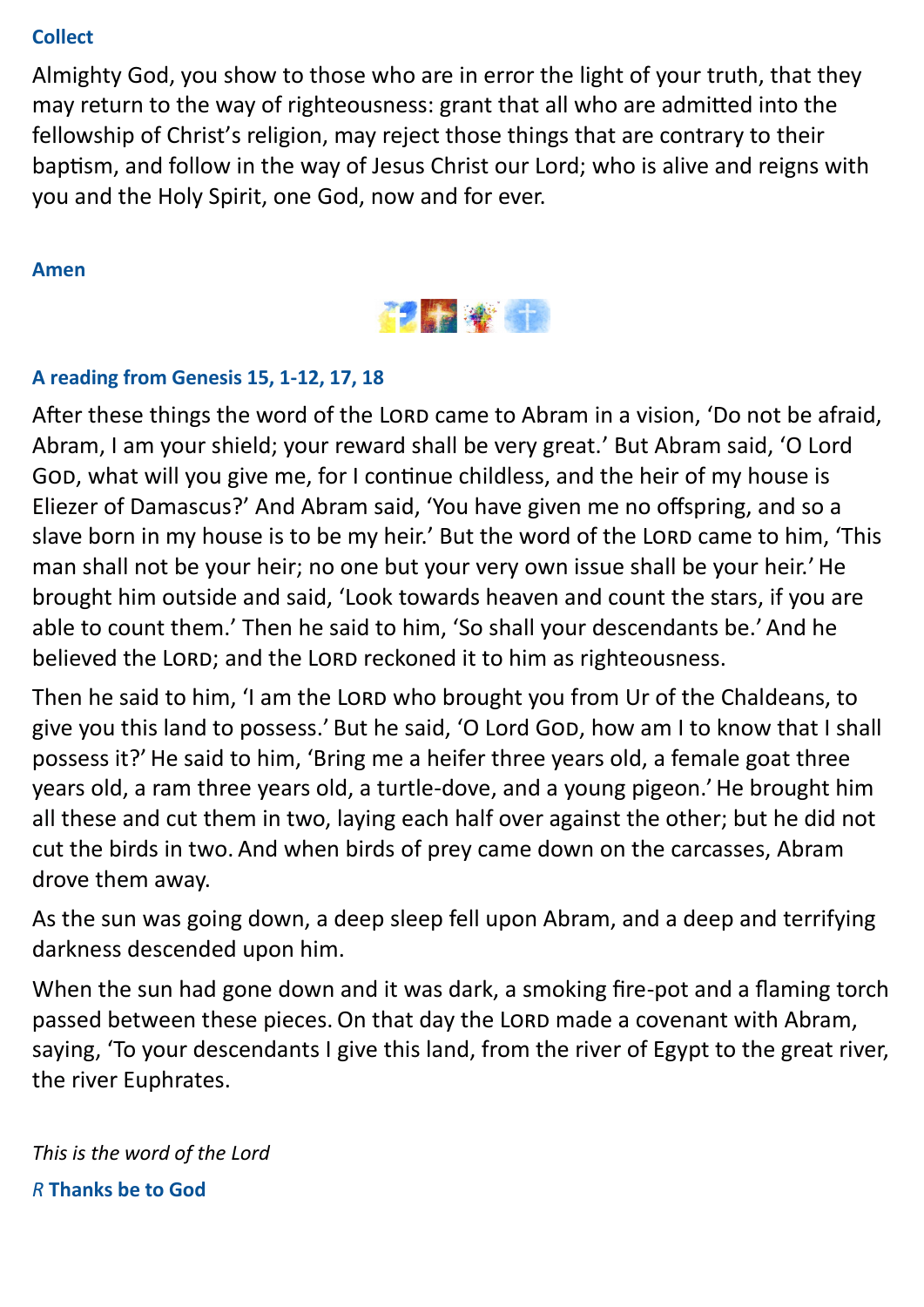## **A reading from Philippians 3.17-4.1**

Brothers and sisters, join in imitating me, and observe those who live according to the example you have in us. For many live as enemies of the cross of Christ; I have often told you of them, and now I tell you even with tears. Their end is destruction; their god is the belly; and their glory is in their shame; their minds are set on earthly things. But our citizenship is in heaven, and it is from there that we are expecting a Saviour, the Lord Jesus Christ. He will transform the body of our humiliation so that it may be conformed to the body of his glory, by the power that also enables him to make all things subject to himself.

Therefore, my brothers and sisters, whom I love and long for, my joy and crown, stand firm in the Lord in this way, my beloved.

*This is the word of the Lord R* **Thanks be to God**



#### **The Gospel**

### **Listen to the Gospel of Christ according to Luke 13. 31-35**

#### *R* **Glory to you, O Lord**

At that very hour some Pharisees came and said to him, 'Get away from here, for Herod wants to kill you.' He said to them, 'Go and tell that fox for me, "Listen, I am casting out demons and performing cures today and tomorrow, and on the third day I finish my work. Yet today, tomorrow, and the next day I must be on my way, because it is impossible for a prophet to be killed away from Jerusalem." Jerusalem, Jerusalem, the city that kills the prophets and stones those who are sent to it! How often have I desired to gather your children together as a hen gathers her brood under her wings, and you were not willing! See, your house is left to you. And I tell you, you will not see me until the time comes when you say, "Blessed is the one who comes in the name of the Lord." '

*This is the Gospel of the Lord R* **Praise be to thee O Christ**



#### **Post Communion Prayer**

Creator of heaven and earth, we thank you for these holy mysteries given us by our Lord Jesus Christ, by which we receive your grace and are assured of your love, now and for ever.